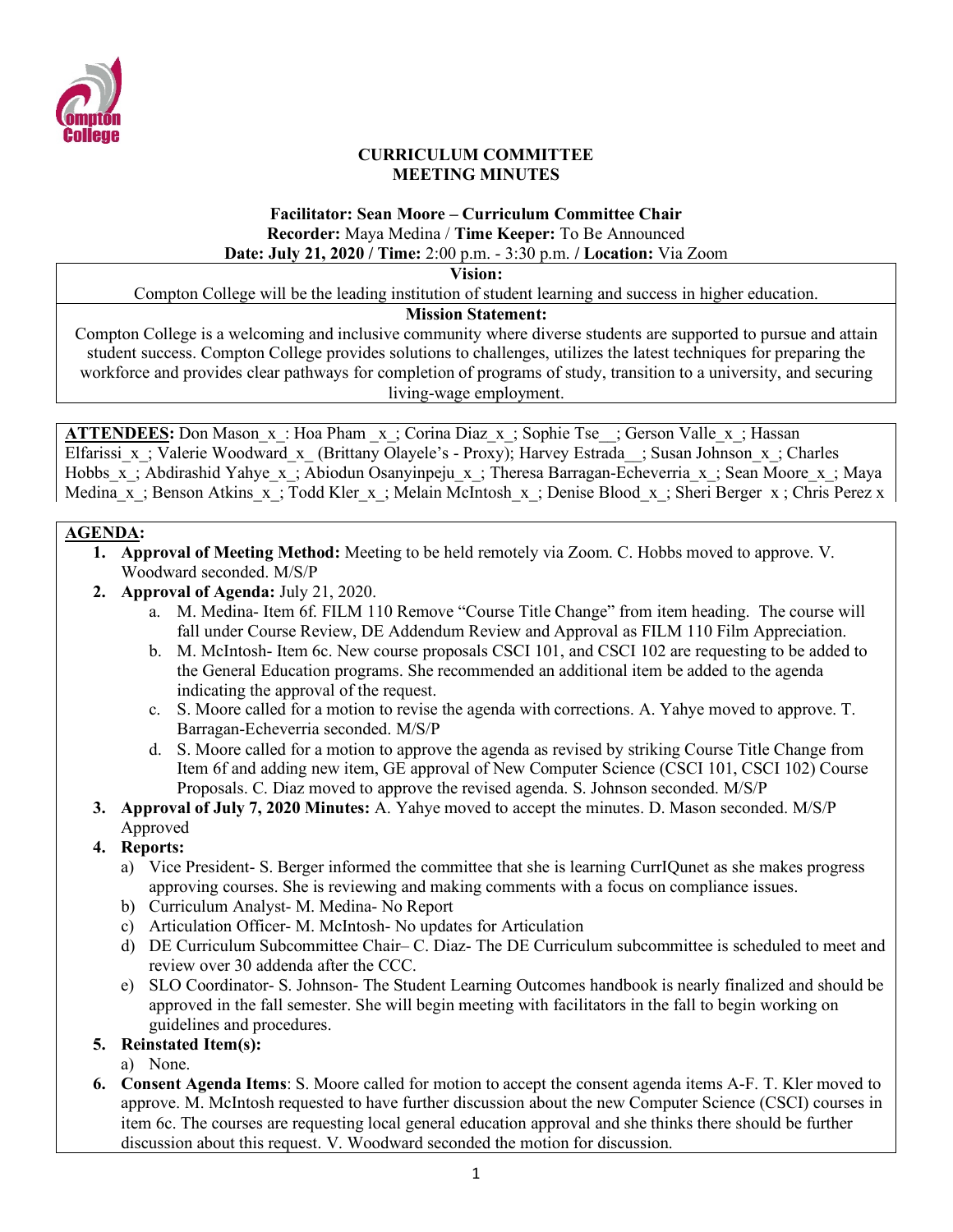- a. M. McIntosh- New course proposals CSCI 101 and CSCI 102 are requesting that they will meet the local GE math competency requirement. S. Berger- Generally, computer science classes do not meet the math competency requirement of Title 5 which as of fall 2019 and after, is at or above intermediate algebra. Generally, computer science courses do not satisfy that requirement. The course must have mathematical content.
	- i. S. Berger commented as a matter of practice to consider new courses as separate action items for consideration rather than consent items. Also, include a separate vote for GE area approval. This is her recommendation for general practice in the future. A. Yahye suggested the originators for new courses are present to address any questions they may have.
- b. G. Valle moved to table CSCI 101, CSCI 102 and CSCI 103. A. Yahye seconded. M/S/P. Tabled.
- c. S. Moore called for a motion to approve consent agenda items 6a-6e except for CSCI 101, CSCI 102 and CSCI 103. A. Yahye moved to approve. S. Johnson seconded. M/S/P- Approved

## **a) DE Addendum Approval Only - DECS approved paper addendum from 6-11-2020:**

- i. ACRP 101 Introduction to Automotive Collision Repair;
	- ii. ACRP 104 Mechanical and Electrical Systems for Collision; Repair Technicians;
- iii. ACRP 136 Introduction to Automotive Collision Estimating;
- iv. ACRP 138 Computerized Collision Damage Estimating;
- v. ACRP 146 Intermediate Automotive Collision Repair II;
- vi. ACRP 152 Beginning Automotive Paining II;
- vii. CHEM 104 Beginning Chemistry;
- viii. COSM 101 Introduction to Cosmetology Procedures;
- ix. COSM 104 Introduction to Cosmetology I;
- x. COSM 105 Introduction to Cosmetology II;
- xi. COSM 110 Intermediate Cosmetology;
- xii. COSM 112 Advanced Cosmetology;
- xiii. COSM 114 Advanced Cosmetology and Introduction to State Board Review;
- xiv. COMS 116 Advanced Preparation for State Board Review;
- xv. COSM 125 Cosmetology Applications;
- xvi. COSM 130 Advanced Cosmetology Applications;
- xvii. COSM 140 Cosmetology Practicum;
- xviii. ENGR 109- Engineering Mechanics Statics.
- **b) Course Review- Revise Lab Hours:** 
	- i. MUSI 290 Intermediate Applied Music/Individual Lessons.
- **c) New Course - DE Addendum Review and Approval:** 
	- i. CSCI 101 Problem Solving and Program Design Using C++; -Tabled
	- ii. CSCI 102 Introduction to Data Structure; -Tabled
	- iii. CSCI 103 Computer programming in Java;- Tabled
	- iv. ESL 104 Microsoft Excel
- **d) 2-Year CTE Course Review - DE Addendum Review and Approval:** 
	- i. ACR 134 HVAC Customer Service and industry certifications;
	- ii. ACR 160 Refrigeration and Air Conditioning Control Systems.
- **e) Course Review - DE Addendum Review and Approval:** 
	- i. CDEV 103 Child Growth and Development;
	- ii. CDEV 104 The Home, The School, The Community;
	- iii. COMS 130 Interpersonal Communication;
	- iv. COMS 140 Small Group Communication;
	- v. DANC 110 Beginning Dance;
	- vi. DANC 120B Beginning Ballet B;
	- vii. DANC 250 Pilates Mat Class;
	- viii. ESL 02A Grammar and Conversation Level I;
	- ix. ESL 02B Grammar and Conversation Level II;
	- x. ESL 02D Conversation and Grammar Level IV;
	- xi. FILM 110 Film Appreciation;
	- xii. FILM 113 Screenplay Analysis;
	- xiii. PE 102 Walking for Fitness;
	- xiv. PE 110 Body Conditioning and Physical Fitness;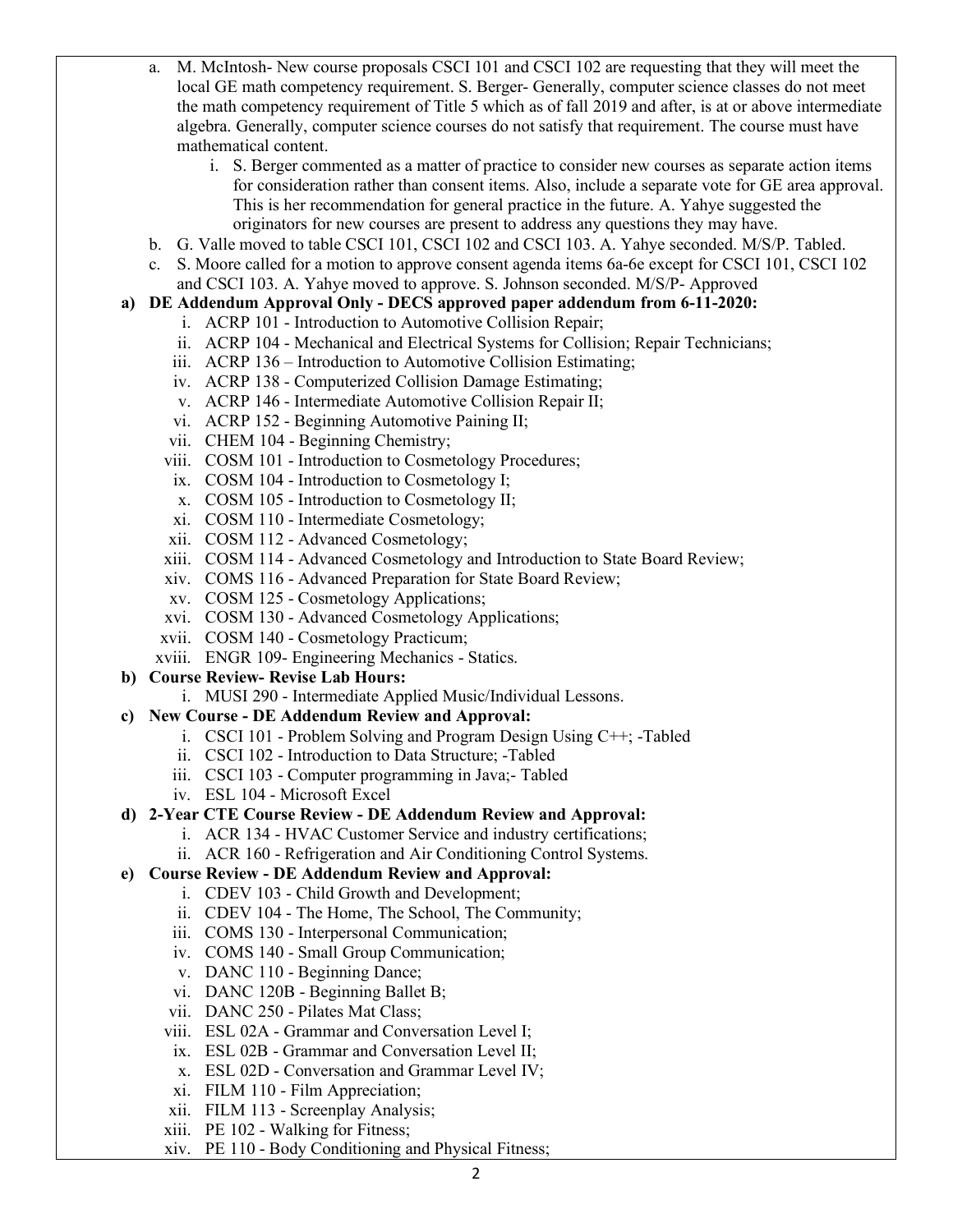- xv. PE 125 Weight Training;
- xvi. PE 134 Badminton;
- xvii. PE 150 Sport-Specific, Periodized Training for Athletes;
- xviii. PE 155 Off-season Training for Women's Intercollegiate Badminton Team;
- xix. PE 159 Off-Season Training for Men's Intercollegiate Baseball;
- xx. PE 162 Men's Intercollegiate Basketball Team;
- xxi. PE 163 Off-Season Training for Men's Intercollegiate Basketball Team;
- xxii. PE 164 Women's Intercollegiate Basketball Team;
- xxiii. PE 165 Off-Season Training for Women's Intercollegiate Basketball Team;
- xxiv. PE 168 Off-Season Training for Intercollegiate Cross-Country Teams;
- xxv. PE 170 Men's Intercollegiate Football Team;
- xxvi. PE 171 Off-Season Training for Men's Intercollegiate Football Team;
- xxvii. PE 174 Men's Intercollegiate Soccer Team;
- xxviii. PE 175 Off-Season Training for Men's Intercollegiate Soccer Team;
- xxix. PE 177 Women's Intercollegiate Soccer Team;
- xxx. PE 178 Off-Season Training for Women's Intercollegiate Soccer Team;
- xxxi. PE 181 Off-Season Training for Women's Intercollegiate Softball Team.

# **7. Information Items: S. Moore**

- a) DECS Approval 7-7-20 Paper DE Addendum: None
- b) DECS Approval 7-7-20 Non-Paper DE Addendum: CIS 162N
- c) S. Moore congratulated G. Valle on his acceptance of a promotion. Beginning August 2020, he will no longer be able to serve as the STEM faculty representative. The dean and division chair have been contacted requesting a replacement. G. Valle- He believes another Math faculty member will be taking over.
- d) Our curriculum processes are fluid during the COVID-19 pandemic, causing courses to be added and designated course faculty originators to fluctuate. As a result, the following designated faculty course originators designated to complete DE Addendums in the summer were not illustrated on the 6-16-20 BOT approval list to be compensated: Nancy Brown, Joe Carpenter, Theodore Harder, Hoa Pham, Cheryl Shiggs, Shirley Thomas, Cassandra Washington, and Aaron Youngblood. An email was sent to administration on 7-16-20 to request they be approved compensation for the optional special summer curriculum assignment, Course Faculty Originators Designated to Complete DE Addendums. The respective faculty have been made aware of this situation.
- e) S. Moore- An email was sent to faculty on 7-16-20 to explain compensation details for optional summer curriculum special assignments and included both the Board of Trustees 6-16-20 document and the timesheet template. Additional timesheet directions were also sent via email on 7-16-20 for faculty accepting optional special summer curriculum assignments.
- f) FlexReporter is no longer being used and faculty need to contact [professionaldevelopment@compton.edum](mailto:professionaldevelopment@compton.edum) for information.
- g) On 7-17-20 from 1:00 p.m. 3:00 p.m. an SLO, Curriculum, and DE Addendum Open Lab Workshop will be provided.
- h) On 7-7-20 and SLO, Curriculum, and DE Addendum Open Lab Workshop was provided and Susan Johnson's support is greatly appreciated.
- i) A special DE Addendum meeting via Zoom was provided on 7-14-20 for our valued Nursing faculty and both Don Mason's and Corina Diaz' support is greatly appreciated. The Nursing department is displaying continued progress in DE Addendum completions.
- j) Update from Curriculum Committee representatives, student representative, voting members, non-voting members, and visitors.
	- a. B. Atkins will stay on as the student representative.

# **8. Discussion Items:**

a) S. Moore- The details of our Curriculum Committee representative appointment process is vague in the CCC Handbook and, as a result, requires revision. The committee member's thoughts regarding this potential revision is appreciated. For example, should we consider stipulating Curriculum Committee representatives be voted in by their respective division colleagues for a 3-year term and the voting take place the semester before the term expires? S. Moore suggested forming a CCC Handbook revision group for the Curriculum Committee representative appointment process. He called for committee member volunteers: H. Pham and C. Diaz volunteered to join.